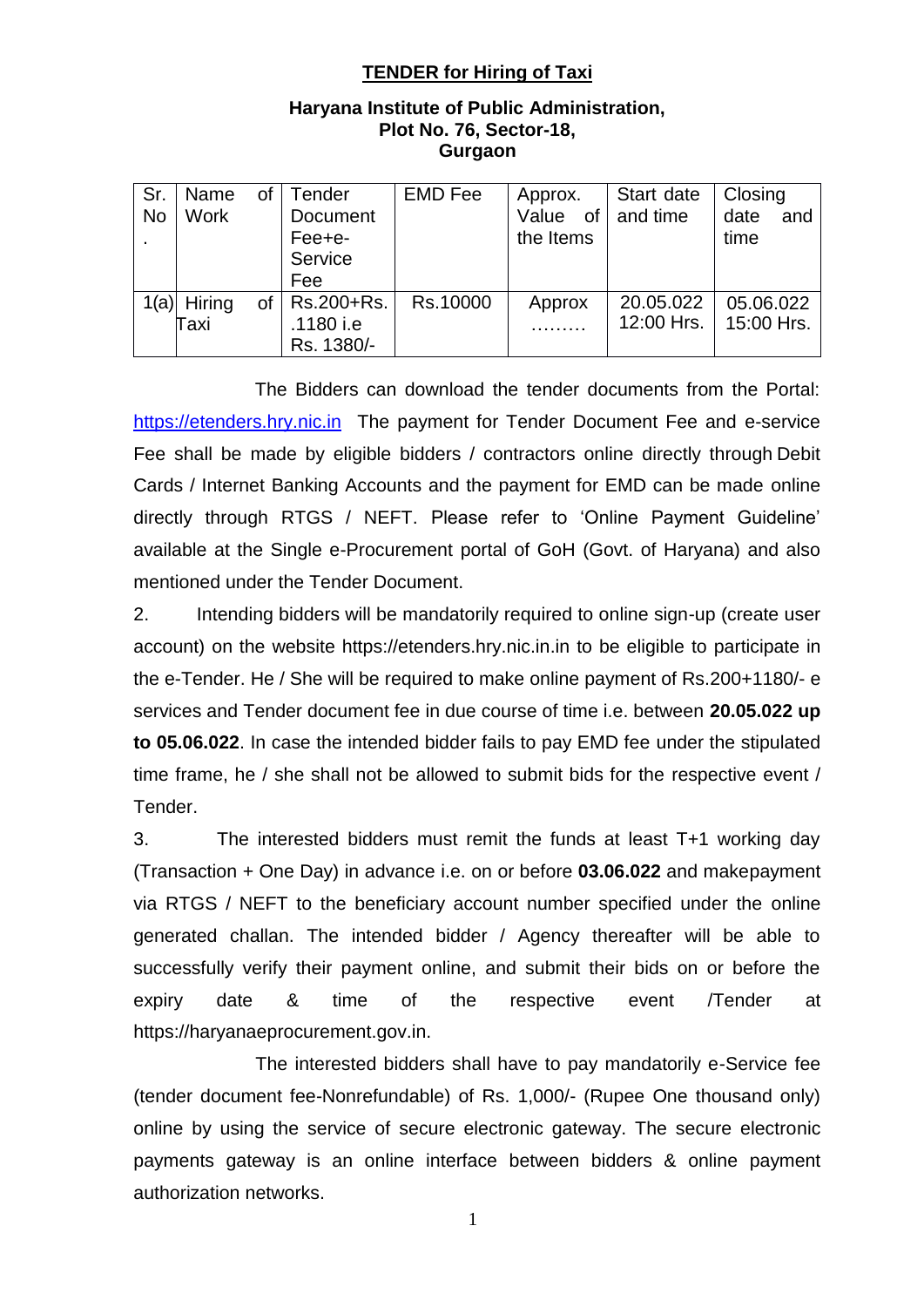The Payment for document fee / e-Service fee can be made by eligible bidders online directly through Debit Cards & Internet Banking.

The Bidders can submit their tender documents (Online) as per the following dates:-

### **Key Dates**

| Sr. | Department   | <b>Bidder's Stage</b>                                              |  |                         | Start |                         | date $ $ Closing | date |
|-----|--------------|--------------------------------------------------------------------|--|-------------------------|-------|-------------------------|------------------|------|
| No. | <b>Stage</b> |                                                                    |  | and time                |       | and time                |                  |      |
|     | -            | Tender<br>Document<br><b>Bid</b><br>Download<br>and<br>Preparation |  | 20.05.022<br>12:00 Hrs. |       | 05.06.022<br>15:00 Hrs. |                  |      |

### **Important Note:**

- 1) The bidders have to complete 'Bid Preparation & Submission' stage on scheduled time as mentioned above. If any bidder failed to complete his/her aforesaid stage in the stipulate online time schedule for this stage, his/her bid status will be considered as 'bid not submitted'.
- 2) Bidder must confirm & check his / her bid status after completion of his / her all activities for e-bidding.
- 3) Bidder can rework on his /her bids even after completion of 'Bid Preparation & submission stage' (Bidder Stage), subject to the condition that the rework must take place during the stipulated time frame of the Bidder Stage.
- 4) The bidder must have two years requisite experience in the man power supply field in Government Institutes.

### **Instructions to bidder on Electronic Tendering System**

**These conditions will over-rule the conditions stated in the tender documents, wherever relevant and applicable.**

### **1. Registration of bidders on Procurement Portal:-**

All the bidders intending to participate in the tender processed online are required to get registered on the centralized e-Procurement Portal i.e. https://haryanaeprocurement.gov.in. Please visit the website for more details.

**2. Obtaining a Digital Certificate:**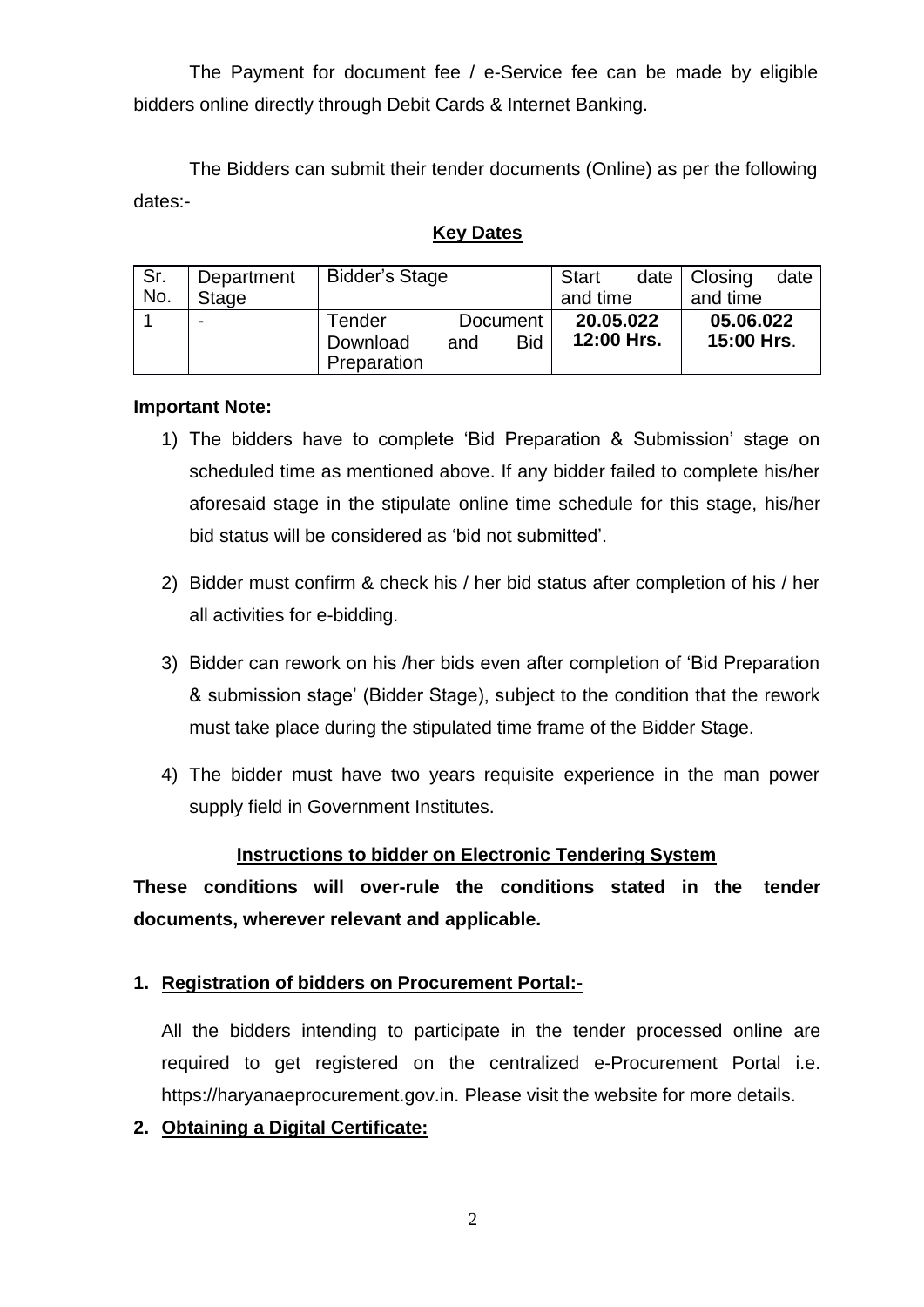- The Bids submitted online should be encrypted and signed electronically with a Digital Certificate to establish the identity of the bidder bidding online. These Digital Certificates are issued by an Approved Certifying Authority, by the Controller of Certifying Authorities, Government of India.
- A Digital Certificate is issued upon receipt of mandatory identity (i.e. Applicant's PAN Card) and Address proofs and verification form duly self-attested. Only upon the receipt of the required documents, a digital certificate can be issued. For more details please visit the website-https://haryanaeprocurement.gov.in. or contact at the following:-

### **3. Important Note:-**

- (i) Contact our helpdesk on or before prior to 4 hours of the scheduled closing date & time of respective e-Auction/ Tender event.
- (ii) For queries pertaining to ePayment of EMD, please contact the helpdesk at least 2 business days prior to the closing date & time of eAuction/Tender event.
- (iii) Help-desk support will remain closed during lunch break i.e. from 1:30 PM upto 2:15 PM on each working days.
- **(v) For Support – 1800-180-2097**
- **(vi)** Bid for a particular tender must be submitted online using the digital certificate (Encryption & Signing), which is used to encrypt and sign the data during the stage of bid preparation. In case, during the process of a particular tender, the user loses his digital certificate (due to virus attack, hardware problem, operating system or any other problem) he will not be able to submit the bid online. Hence, the users are advised **to keep a backup of the certificate** and also keep the copies at safe place under proper security (for its use in case of emergencies).
- **(vii)** In case of online tendering, if the digital certificate issued to the authorized user of a firm is used for signing and submitting a bid, it will be considered equivalent to a no-objection certificate / power of attorney / lawful authorization to that User. The firm has to authorize a specific individual through an authorization certificate signed by all partners to use the digital certificate as per Information Technology Act 2000. Unless or until the certificates are revoked, it will be assumed to represent adequate authority of the user to bid on behalf of the firm in the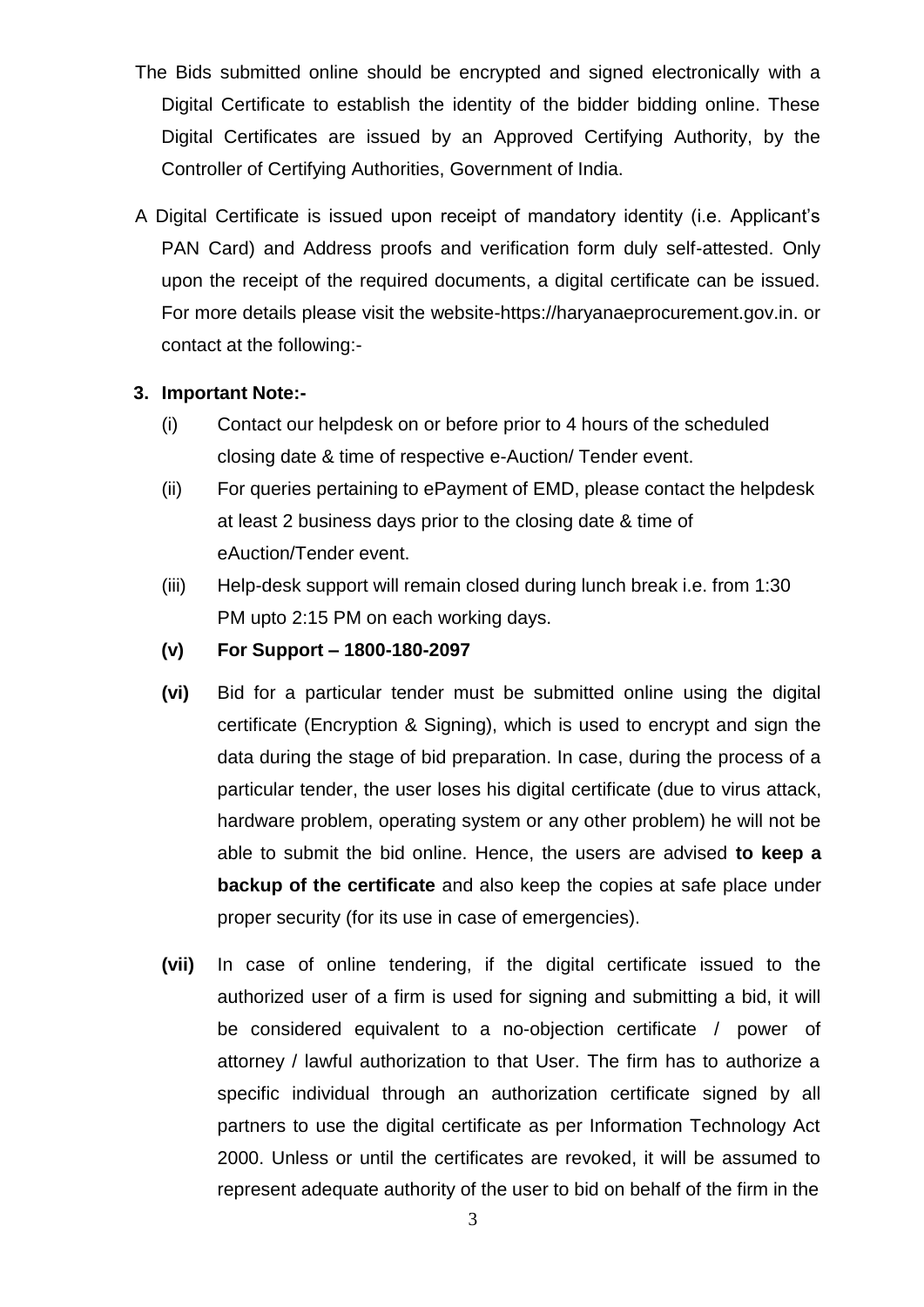department tenders as per Information Technology Act 2000. The digital signature of this authorized user will be binding on the firm.

- **(viii)** In case of any change in the authorization, it shall be the responsibility of management / partners of the firm to inform the certifying authority about the change and to obtain the digital signatures of the new person / user on behalf of the firm / company. The procedure for application of a digital certificate however will remain the same for the new user.
- **(ix)** The same procedure holds true for the authorized users in a private / Public limited company. In this case, the authorization certificate will have to be signed by the directors of the company.

### **(x) Online Viewing of Detailed Notice Inviting Tenders:**

The bidders can view the detailed N.I.T. and the time schedule (Key Dates) for all the tenders floated through the single portal eProcurement system on the Home Page at https://haryanaeprocurement.gov.in

#### **(xi) Download of Tender Documents:**

The tender documents can be downloaded free of cost from the eProcurement portal [https://etenders.hry.nic.in](https://etenders.hry.nic.in/) and [https://hipaco.in](https://hipaco.in/)

### **(xii) Key Dates:**

The bidders are strictly advised to follow dates and times as indicated in the online Notice Inviting Tenders. The date and time shall be binding on all bidders. All online activities are time tracked and the system enforces time locks that ensure that no activity or transaction can take place outside the start and end dates as defined in the online Notice Inviting Tenders.

# **(xiii) Bid Preparation (Technical & Financial) Online/offline Payment of Tender Document Fee, e-Service fee, EMD fees**

i. The online payment for Tender document fee, e-Service Fee & EMD can be done using the secure electronic payment gateway. The Payment for Tender Document Fee and e-Service Fee can be made by eligible bidders /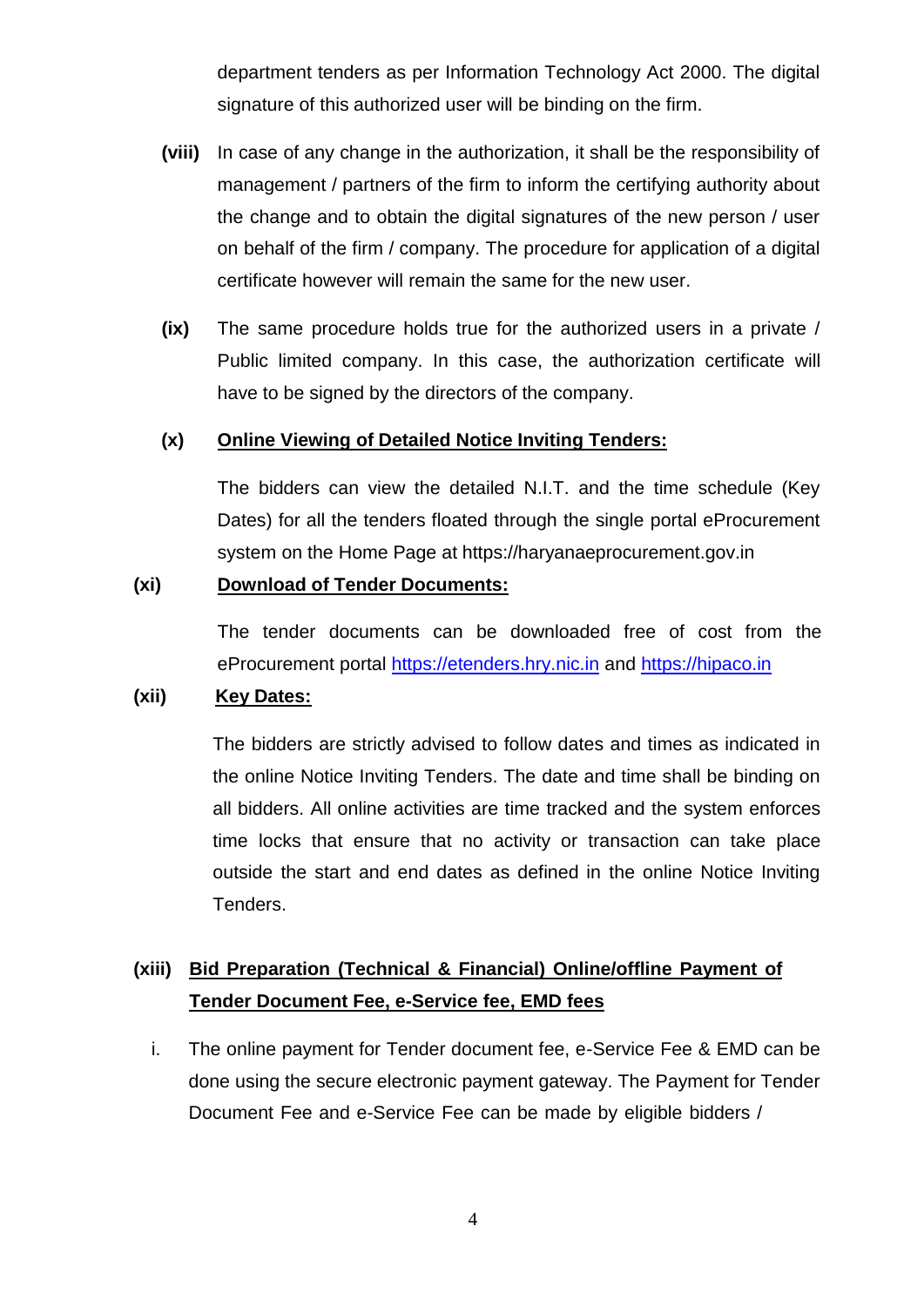contractors online directly through Debit Cards & Internet Banking Accounts and the Payment for EMD can be made online directly through RTGS/NEFT.

- a. The secure electronic payments gateway is an online interface between contractors and Debit card / online payment authorization networks.
- b. The electronic payments gateway service shall be integrated with the system very soon till then it will be submitted manually.
- ii. Hence, the bidders have to provide information and credentials relate to manual payment submission at single portal e-Procurement system, under Technical Envelope of the respective tenders.
- iii. The bidders shall **upload** their technical offer containing documents, qualifying

criteria, technical specification and all other terms and conditions except the rates (price bid).

The bidders shall **quote** the prices in Financial bid format.

## **Important Note:**

- (A) **Bidders participating in online tender shall check the validity of his/her Digital Signature Certificate before participating in the online Tenders at the portal** [https://etenders.hry.nic.in](https://etenders.hry.nic.in/)
- **(B) For help manual please refer to the "Home Page" of the e-Procurement website at** [https://etenders.hry.nic.in](https://etenders.hry.nic.in/) **and click on the available link "How to...?" to download the file.**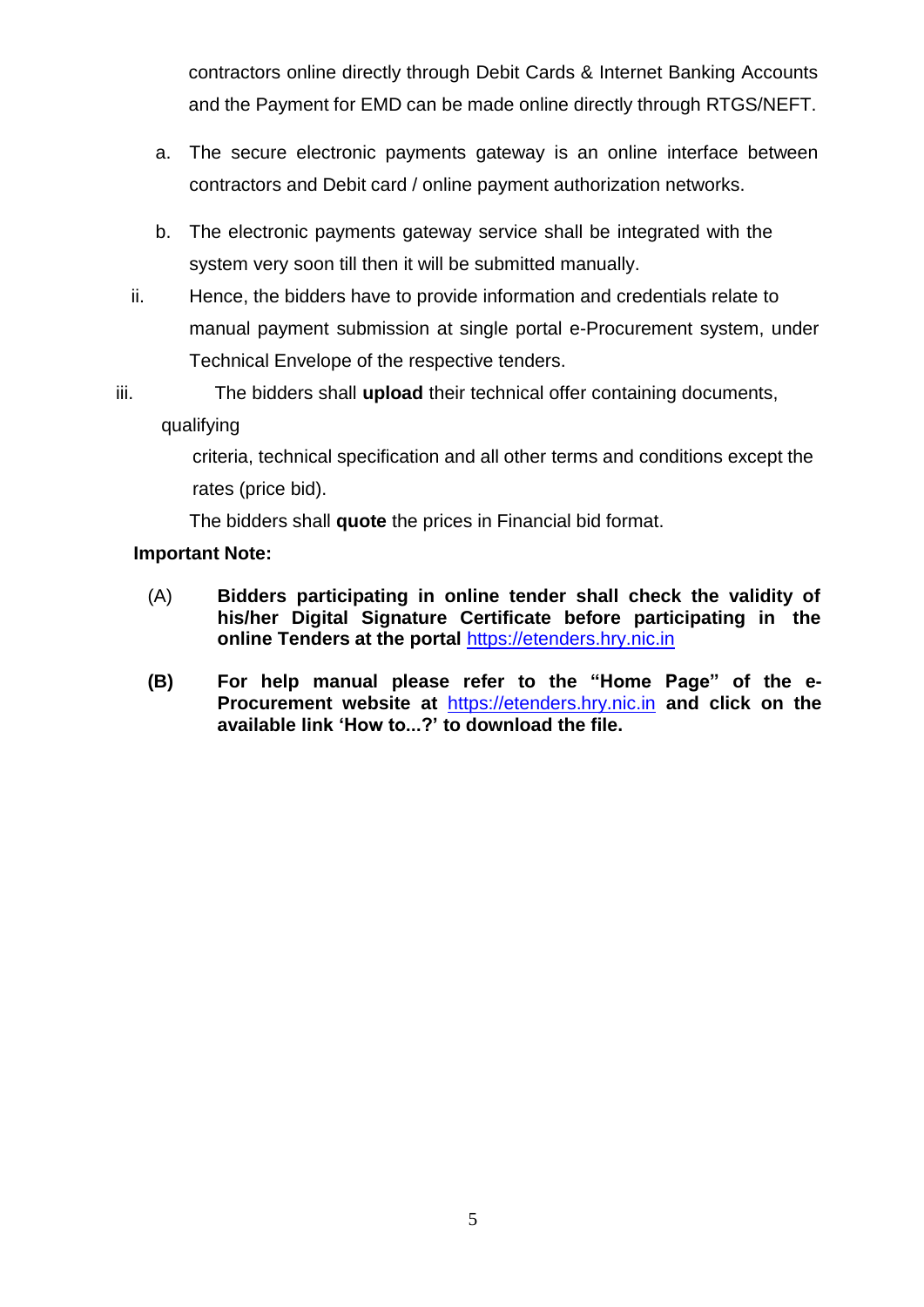#### **PART-I**

#### **Technical BID**

### **(ELIGIBILITYPARAMET ERS**

| S.N             | <b>Particulars</b>                                                    |  |  |  |  |  |  |
|-----------------|-----------------------------------------------------------------------|--|--|--|--|--|--|
| 1               | Name of the company/Firm/Agency                                       |  |  |  |  |  |  |
| $\overline{2}$  | Details about office of the                                           |  |  |  |  |  |  |
|                 | agency Address                                                        |  |  |  |  |  |  |
|                 | Phone                                                                 |  |  |  |  |  |  |
|                 | no:                                                                   |  |  |  |  |  |  |
|                 | Fax:                                                                  |  |  |  |  |  |  |
|                 | E-mail ID:                                                            |  |  |  |  |  |  |
|                 | Mobile no. and contact person:                                        |  |  |  |  |  |  |
| $\mathsf B$     | Profile and track record of the company/ Firm/Agency                  |  |  |  |  |  |  |
| 4               | Details of registered office of the                                   |  |  |  |  |  |  |
|                 | company and contact person                                            |  |  |  |  |  |  |
| 5               | Status of the applicant (partnership firm/ Pvt. Ltd. Co. / Public     |  |  |  |  |  |  |
|                 | Ltd. Co/other                                                         |  |  |  |  |  |  |
| $6\overline{6}$ | Details about directors / partners                                    |  |  |  |  |  |  |
| 7               | Copy of Memorandum (if any)                                           |  |  |  |  |  |  |
| 8               | Total Experience of the agency/ Company/Firm                          |  |  |  |  |  |  |
| 9               | Turn Over in Rs. as per CA Certificate. 2019-20 & 2012-21 (Copy to be |  |  |  |  |  |  |
|                 | attached)                                                             |  |  |  |  |  |  |
| 10              | Balance sheet for the last 1 years i.e. 2020-21 (Copy to be           |  |  |  |  |  |  |
| 11              | Service Tax registration (Copy to be attached) (if any)               |  |  |  |  |  |  |
| 12              | Defensive Driving training have safety certificate of drivers.        |  |  |  |  |  |  |

### **Note:**

- I. The opened technical bids shall be evaluated by a Technical Evaluation Committee (TEC) constituted for the purpose. The Committee will recommend the most suitable proposal for acceptance of the competent authority.
- II. Such clarification on the technical aspects of the bid would not entitle the Bidder to change or cause any change in the substance of the bid submitted or price quoted. Also it will not imply that bidder's bid has been accepted for further processing.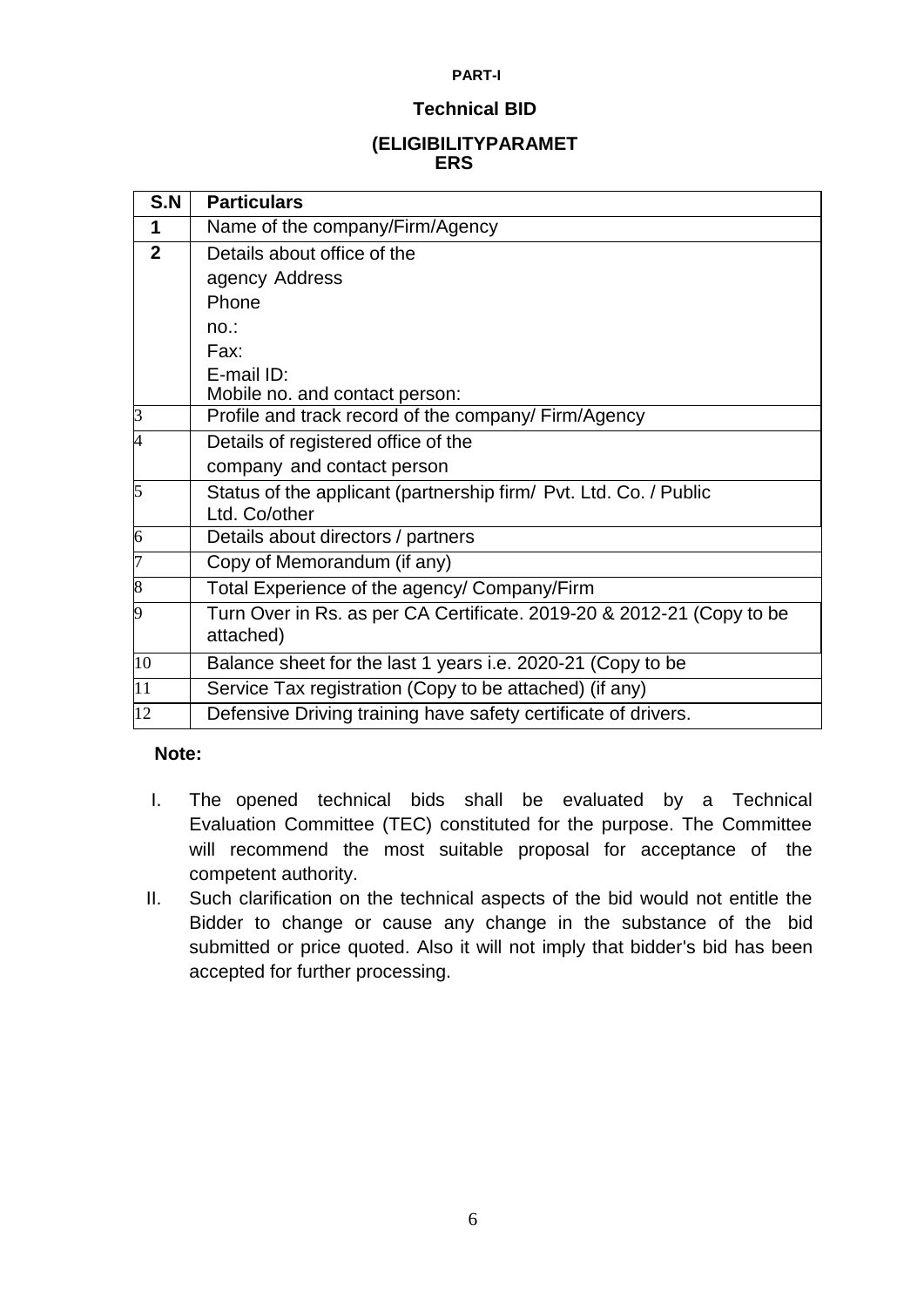### **Annexure "A"**

Director General Haryana Institute of Public Administration Gurgaon,Haryana

From

To

# **DETAILED STATUS OF THE FIRM**

The following information/documents are required to be furnished in support of the status of the travel agency

- 1. Name of the firm
- 2. Registration No
- 3. PAN No./TIN No.
- 4. Service Tax Certificate No.
- 5. List of Clients

## **Signature of the Travel Agency with Rubber Stamp**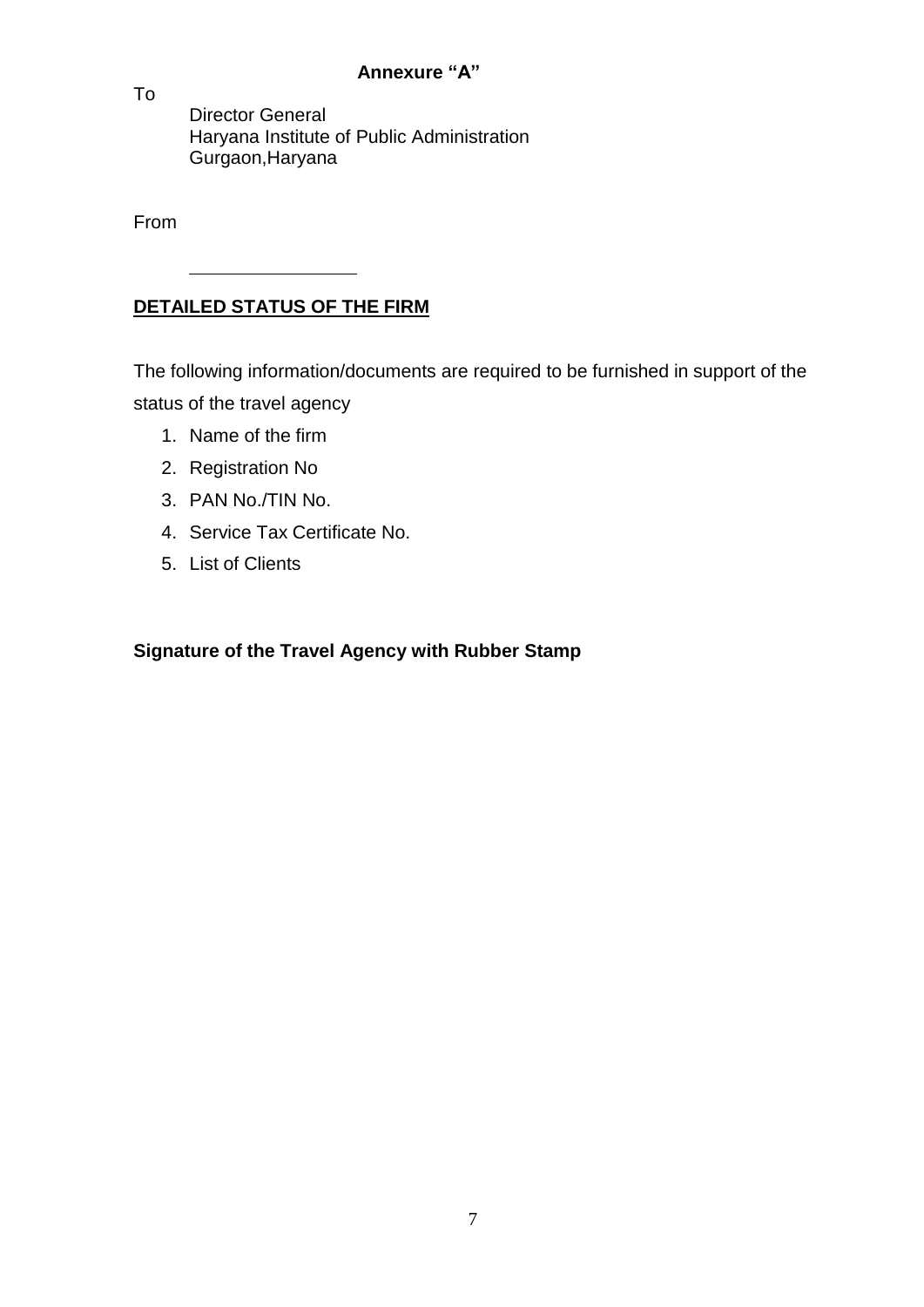#### **HARYANA INSTITUTE OF PUBLIC ADMINISTRATION Annexure-"B" BOQ(price bid format)**

|                |                                                                                      |          | $A$ lilic $A$ ulc $B$ D $B$ Uwilphice bid Iviliiai) |                                                |                                                                                                                   |                                      |
|----------------|--------------------------------------------------------------------------------------|----------|-----------------------------------------------------|------------------------------------------------|-------------------------------------------------------------------------------------------------------------------|--------------------------------------|
| SI.<br>No.     | <b>Item Description</b>                                                              | Quantity | <b>Units</b>                                        | <b>Estimated</b><br><b>Rate in</b><br>Rs.<br>P | <b>BASIC</b><br><b>RATE In</b><br><b>Figures</b><br>To be<br>entered<br>by the<br><b>Bidder</b><br>in<br>Rs.<br>P | <b>Any Other</b><br><b>Taxes/GST</b> |
| 1              | Dzire(Rate for Half<br>Swft<br>Day 5 Hrs 50 Km)                                      | 1.00     | <b>Nos</b>                                          | 1.00                                           |                                                                                                                   |                                      |
| $\overline{2}$ | Swft Dzire(Rate for Full<br>Day 8 Hrs 80 Km)                                         | 1.00     | <b>Nos</b>                                          | 1.00                                           |                                                                                                                   |                                      |
| 3              | Swft<br>Dzire(Rate<br>on<br>Monthly Basis (240 Hrs<br>2500)                          | 1.00     | Nos                                                 | 1.00                                           |                                                                                                                   |                                      |
| 4              | Swft Dzire(Rate after full<br>day(Extra Km))                                         | 1.00     | Nos                                                 | 1.00                                           |                                                                                                                   |                                      |
| 5              | Swft Dzire(Rate after full<br>day(Extra Hour))                                       | 1.00     | <b>Nos</b>                                          | 1.00                                           |                                                                                                                   |                                      |
| 6              | Swft<br>Dzire(Rates<br>for<br>outstanding Duties along<br>with driver night charges) | 1.00     | <b>Nos</b>                                          | 1.00                                           |                                                                                                                   |                                      |
| $\overline{7}$ | SX4/Honda City(Rate for<br>Half Day 5 Hrs 50 Km)                                     | 1.00     | <b>Nos</b>                                          | 1.00                                           |                                                                                                                   |                                      |
| 8              | SX4/Honda City(Rate for<br>Full Day 8 Hrs 80 Km)                                     | 1.00     | <b>Nos</b>                                          | 1.00                                           |                                                                                                                   |                                      |
| 9              | SX4/Honda City(Rate on<br>Monthly Basis (240 Hrs<br>2500 Km))                        | 1.00     | <b>Nos</b>                                          | 1.00                                           |                                                                                                                   |                                      |
| 10             | SX4/Honda City(Rate after<br>full day(Extra Km))                                     | 1.00     | Nos                                                 | 1.00                                           |                                                                                                                   |                                      |
| 11             | SX4/Honda City(Rate after<br>full day(Extra Hour))                                   | 1.00     | Nos                                                 | 1.00                                           |                                                                                                                   |                                      |
| 12             | SX4/Honda City(Rates for<br>outstanding Duties along<br>with driver night charges)   | 1.00     | <b>Nos</b>                                          | 1.00                                           |                                                                                                                   |                                      |
| 13             | Innova/Xylo/ERTIGA(Rate<br>for Half Day 5 Hrs 50 Km)                                 | 1.00     | Nos                                                 | 1.00                                           |                                                                                                                   |                                      |
| 14             | Innova/Xylo/ERTIGA(Rate<br>for Full Day 8 Hrs 80 Km)                                 | 1.00     | Nos                                                 | 1.00                                           |                                                                                                                   |                                      |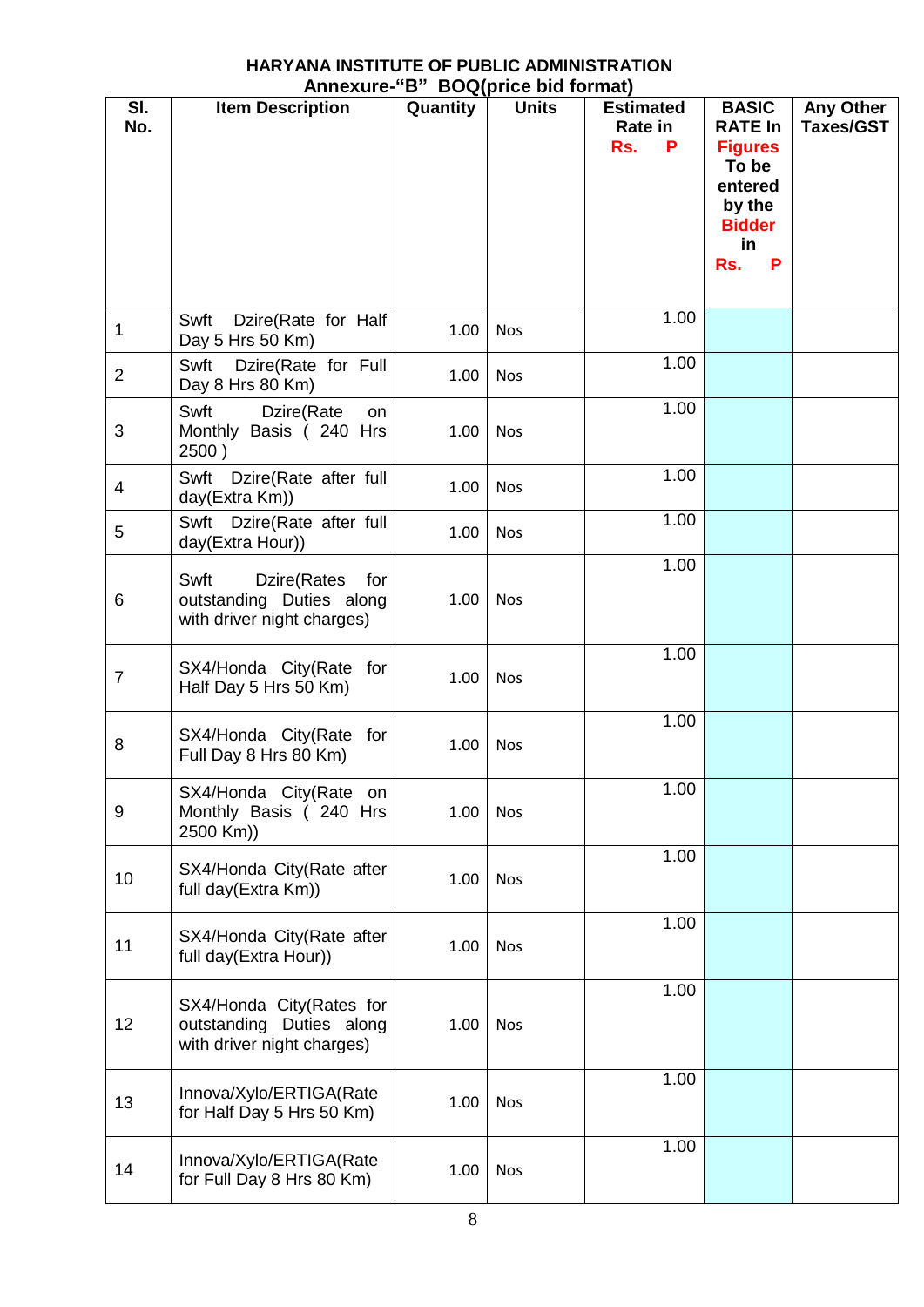| 15 | Innova/Xylo/ERTIGA(Rate<br>on Monthly Basis (240 Hrs<br>2500 Km))                                         | 1.00 | <b>Nos</b> | 1.00 |  |
|----|-----------------------------------------------------------------------------------------------------------|------|------------|------|--|
| 16 | Innova/Xylo/ERTIGA(Rate<br>after full day(Extra Km))                                                      | 1.00 | <b>Nos</b> | 1.00 |  |
| 17 | Innova/Xylo/ERTIGA(Rate<br>after full day(Extra Hour))                                                    | 1.00 | <b>Nos</b> | 1.00 |  |
| 18 | Innova/Xylo/ERTIGA(Rates<br>outstanding<br>for<br><b>Duties</b><br>along with driver<br>night<br>charges) | 1.00 | Nos        | 1.00 |  |
| 19 | Tempo Traveler A/C(Rate<br>for Half Day 5 Hrs 50 Km)                                                      | 1.00 | <b>Nos</b> | 1.00 |  |
| 20 | Tempo Traveler A/C(Rate<br>for Full Day 8 Hrs 80 Km)                                                      | 1.00 | <b>Nos</b> | 1.00 |  |
| 21 | Tempo Traveler A/CRate<br>on Monthly Basis (240 Hrs<br>2500 Km))                                          | 1.00 | Nos        | 1.00 |  |
| 22 | Tempo Traveler A/C(Rate<br>after full day(Extra Km))                                                      | 1.00 | <b>Nos</b> | 1.00 |  |
| 23 | Tempo Traveler A/C(Rate<br>after full day(Extra Hour))                                                    | 1.00 | <b>Nos</b> | 1.00 |  |
| 24 | Tempo Traveler A/C(Rates<br>for outstanding Duties<br>along with<br>driver<br>night<br>charges)           | 1.00 | Nos        | 1.00 |  |
| 25 | Bus 35 Seater A/C(Rate for<br>Half Day 5 Hrs 50 Km)                                                       | 1.00 | Nos        | 1.00 |  |
| 26 | Bus 35 Seater A/C(Rate for<br>Full Day 8 Hrs 80 Km)                                                       | 1.00 | Nos        | 1.00 |  |
| 27 | Bus 35 Seater A/C(Rate on<br>Monthly Basis (240 Hrs<br>2500 Km))                                          | 1.00 | <b>Nos</b> | 1.00 |  |
| 28 | Bus 35 Seater A/C(Rate<br>after full day(Extra Km))                                                       | 1.00 | Nos        | 1.00 |  |
| 29 | Bus 35 Seater A/C(Rate<br>after full day(Extra Hour))                                                     | 1.00 | Nos        | 1.00 |  |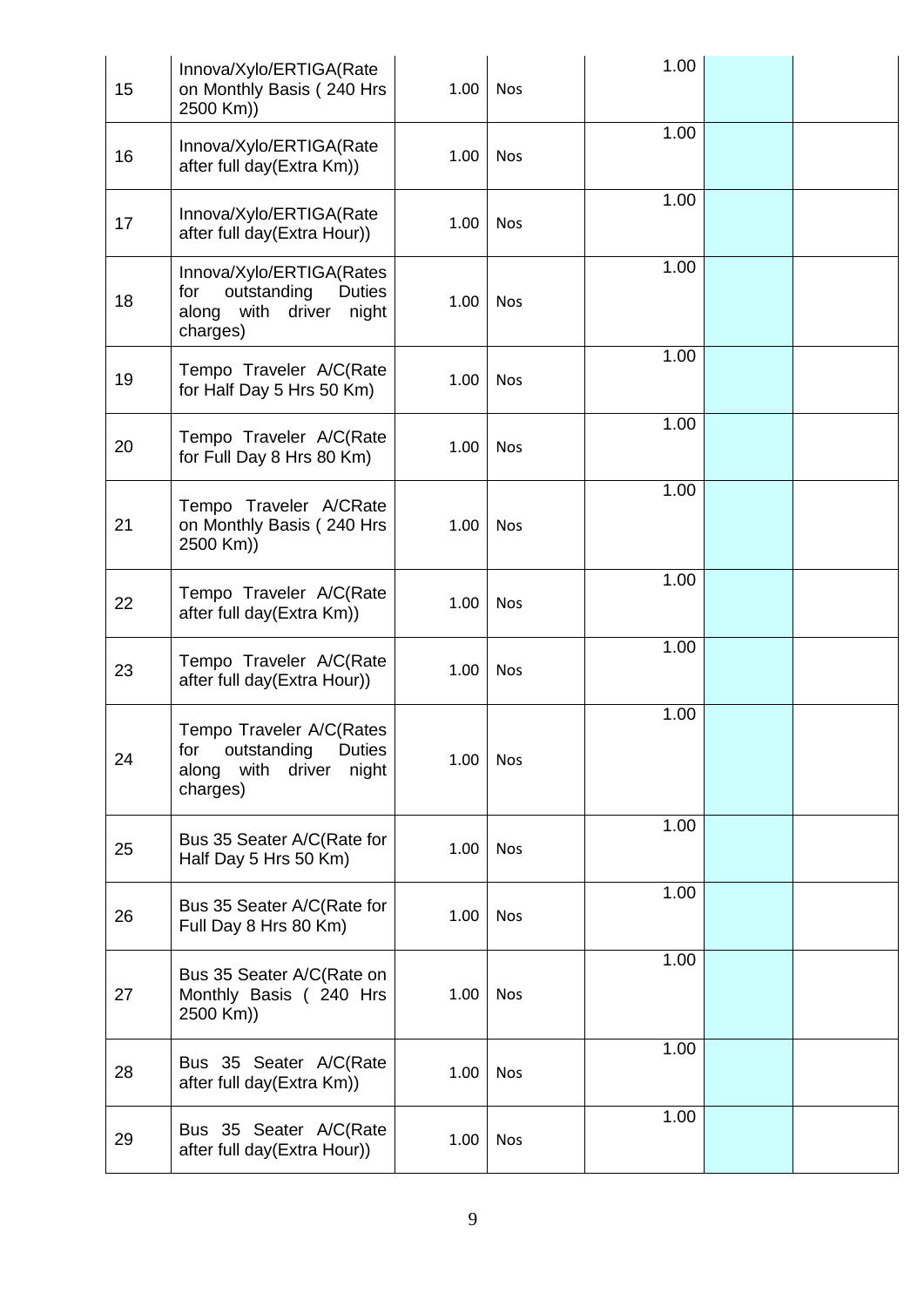| 30 | Bus 35 Seater A/C(Rates<br>outstanding<br>for<br>Duties<br>with driver<br>along<br>night<br>charges)         | 1.00 | <b>Nos</b> | 1.00 |  |
|----|--------------------------------------------------------------------------------------------------------------|------|------------|------|--|
| 31 | Seater<br>50<br>Non<br><b>Bus</b><br>A/C(Rate for Half Day 5<br>Hrs 50 Km))                                  | 1.00 | <b>Nos</b> | 1.00 |  |
| 32 | Seater<br><b>Non</b><br>50<br>Bus<br>A/C(Rate for Full Day 8 Hrs<br>80 Km)                                   | 1.00 | <b>Nos</b> | 1.00 |  |
| 33 | 50<br>Seater<br><b>Bus</b><br><b>Non</b><br>A/C(Rate on Monthly Basis<br>(240 Hrs 2500 Km))                  | 1.00 | <b>Nos</b> | 1.00 |  |
| 34 | 50<br>Seater<br>Non<br><b>Bus</b><br>A/C(Rate)<br>after<br>full<br>day(Extra Km))                            | 1.00 | <b>Nos</b> | 1.00 |  |
| 35 | 50<br><b>Non</b><br><b>Bus</b><br>Seater<br>after<br>full<br>A/C(Rate)<br>day(Extra Hour))                   | 1.00 | <b>Nos</b> | 1.00 |  |
| 36 | 50<br>Seater<br><b>Bus</b><br>Non<br>A/C(Rates for outstanding<br>Duties along with driver<br>night charges) | 1.00 | <b>Nos</b> | 1.00 |  |
| 37 | Bus 50 Seater A/C(Rate<br>for Half Day 5 Hrs )50 Km                                                          | 1.00 | <b>Nos</b> | 1.00 |  |
| 38 | Bus 50 Seater<br>A/C(Rate)<br>for Full Day 8 Hrs 80 Km)                                                      | 1.00 | Nos        | 1.00 |  |
| 39 | Bus 50 Seater A/C(Rate<br>on Monthly Basis (240 Hrs<br>2500 Km))                                             | 1.00 | <b>Nos</b> | 1.00 |  |
| 40 | Bus 50 Seater A/C(Rate<br>after full day(Extra Km))                                                          | 1.00 | <b>Nos</b> | 1.00 |  |
| 41 | Bus 50 Seater A/C(Rate<br>after full day(Extra Hour))                                                        | 1.00 | <b>Nos</b> | 1.00 |  |
| 42 | Bus 50 Seater A/C(Rates<br>outstanding<br><b>Duties</b><br>for<br>with driver<br>along<br>night<br>charges)  | 1.00 | <b>Nos</b> | 1.00 |  |

Above rates will be inclusive of all taxes.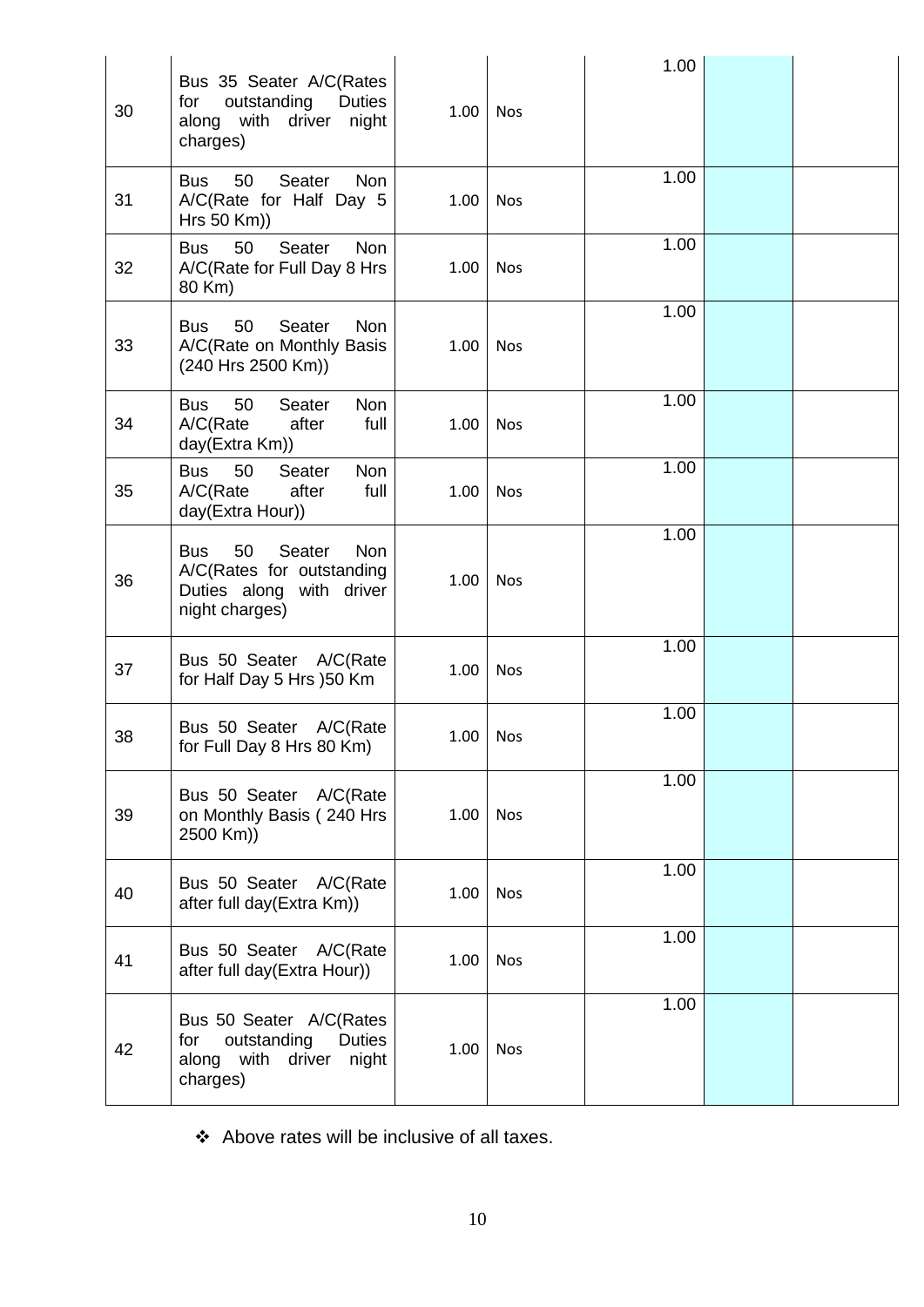### **Terms & Condition for hiring of Taxi:-**

- 1. **Model:** The vehicle should not be more than 3 years old on the date of issue of tender and should be in good working condition with the facility of Air conditioning, music system etc.
- 2. **Hourly/Mileage requirement:-** The vehicle should be normally available for 12 hour period or as per requirement of HIPA on every day and under exceptional requirement the vehicle can be called any time, shall also be required to undertake overnight journey/stay for official tours by the officers of HIPA. Vehicle shall be available for all the days in the month except forthe pre- scheduled servicing/repair.
	- (a) Toll Tax, Parking fee & Passenger tax will be reimbursed on the production of the original vouchers
- 3. **General conditions of hire:** vehicle should not be older than 3 years on the date of issue of Tender. The bidders who desire to supply the new vehicle have to provide the vehicle on hire within 15 days of the allotment of work order.
- 4. **Registration:** The offered vehicle must be registered as per motor vehicle Act and have relevant permit from the Haryana State Govt. Transport Authority. All the expenses/taxes shall be borne by the contractor before and during the currency of contract except those mentioned at Sr. No. 4(a) & (b) above. Following documents shall have to be submitted at the time of opening the bid:-
- (a) Photocopy of valid RC of the car
- (b) Photocopy of valid comprehensive Insurance Policy of vehicle.
- (c) Photocopy of valid pollution certificate of vehicle.
- (d) Coloured photograph of vehicle with front number plate
- (e) Valid permit to ply the car in Haryana, Punjab, Delhi, NCR, Chandigarh (UT) and UP etc.
- (f) Valid driving license of the driver
- (g) Duly stamped & signed terms and conditions.
- (h) For the new vehicles, the documents are to be submitted subsequently before the first payment.
- (i) Defensive Driving training have safety certificate of drivers.

The original documents have to be presented by the contractor after the

award of contract for verification and shall be returned to the owner after verification.

- 5. **Other Expenses:** Expenses towards charges, Engine oil changing and other repairs and maintenance work, will be borne by car owner. Vehicle/requirement and vehicle owner shall always keep the car in perfect running condition. He shall carry out the servicing and repairing immediately on intimation to HIPA representative.
- 6. **Director General In-charge**: Director General, HIPA or his representative will be in-charge of the vehicle for further correspondence and the driver of the contactor has to maintain the logbook containing the mileage & hours covered by the vehicle which is to be signed by the officer using the vehicle.
- 7. **Performance security**: In case of successful bidder, the Earnest money deposit [EMD] submitted by the bidders shall be converted into performance security. Wherever the bidder defaults in executing the contract, the EMD shall be forfeited.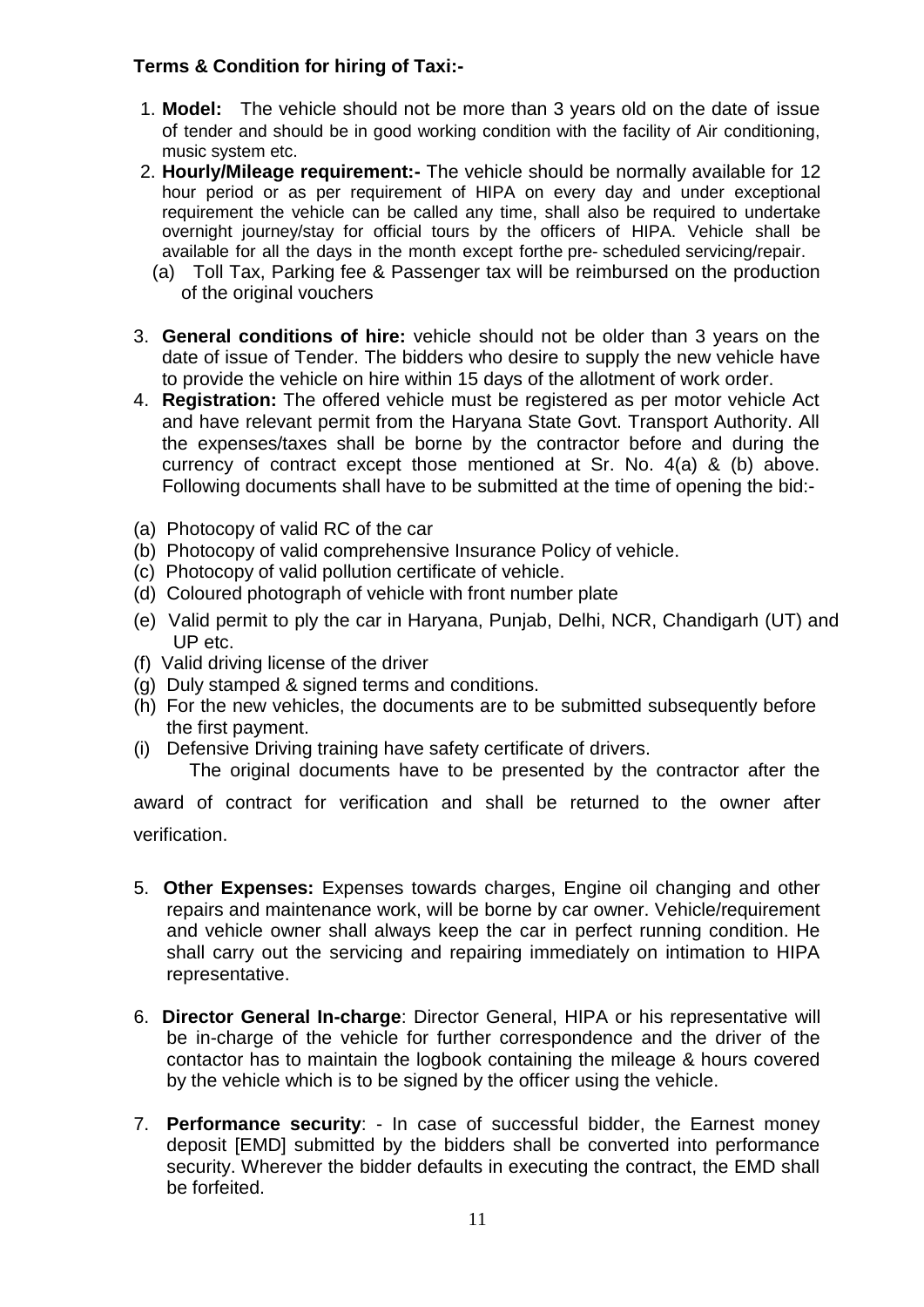- 8 Penalties**:** The following penalties shall be levied on the bidder during the currency of the contract:-
	- (a) For not providing vehicle in time: a minimum penalty of Rs. 500/- will be imposed per default.
	- (b) For misbehavior of the driver: Rs. 250/- will be imposed per default.
	- (c) For not providing substitute vehicle: Rs. 1000/- will be imposed per default.
	- (d) For causing to the public property: three times the market value ofthe Damaged property or Rs. 5000/- whichever is higher per default.
	- (e) For breach of any of the conditions of the contract: minimum penaltyof Rs.5000/- per default or termination of contract and forfeiture of Performance Security as the case may be depending upon the grounds of violation.
	- (f) For persistent breach or unsatisfactory services: termination of contract along with forfeiture of performance security and blacklisting.
	- 9. **Contract Period:** The vehicle shall be hired for 2 years and extendable for 2 years. Rates will be increased by 10% after each one year.
	- 10. **Termination of Contract:** HIPA reserves the right to terminate the contract at any time or at stage during the period of contract by giving one month notice. If the car owner is interested to withdraw his vehicle, owner shall have to inform at least 3 months in advance in writing, otherwise pro rata payment will be deducted in lieu of the short period of notice.
	- 11. **Terms of Payment**: 100% payment shall be made within 20 days by cheque on submission of monthly bill after due verification after deducting the penalties, if any. Income tax/Sale tax shall be deducted at source as applicable as per rule and deposited with Income tax and HGST/VAT Act.
	- 12. **Driver**: The driver shall make his own arrangement for going and coming from his residence. In case the owner of the car engages the services of hired driver then he shall ensure to the satisfaction of HLD that driver will be paid the minimum wages as applicable to the skilled drivers in the state of Haryana by the owner of the vehicle. The vehicle owner shall provide an efficient and loyal driver for the vehicle at his own cost. The cost of driver's salary and all other incidental charges shall be borne by vehicle owner. The deployed driver shall keep all valid license and up to date tax payment certificate/receipt, pollution control certificate, Insurance and any provided with Stepney, tools, spares and consumables with travelling.
	- 13. **Liquidated Damages**: The owner shall provide immediately with another suitable vehicle in running condition in case the regular vehicle deployed is under break down, otherwise the deduction shall be made towards the here charges paid by HIPA for arranging the suitable vehicle from the market as liquidated damages.
	- 14. The vehicle owner/contractor shall have the copy of registration certificate of